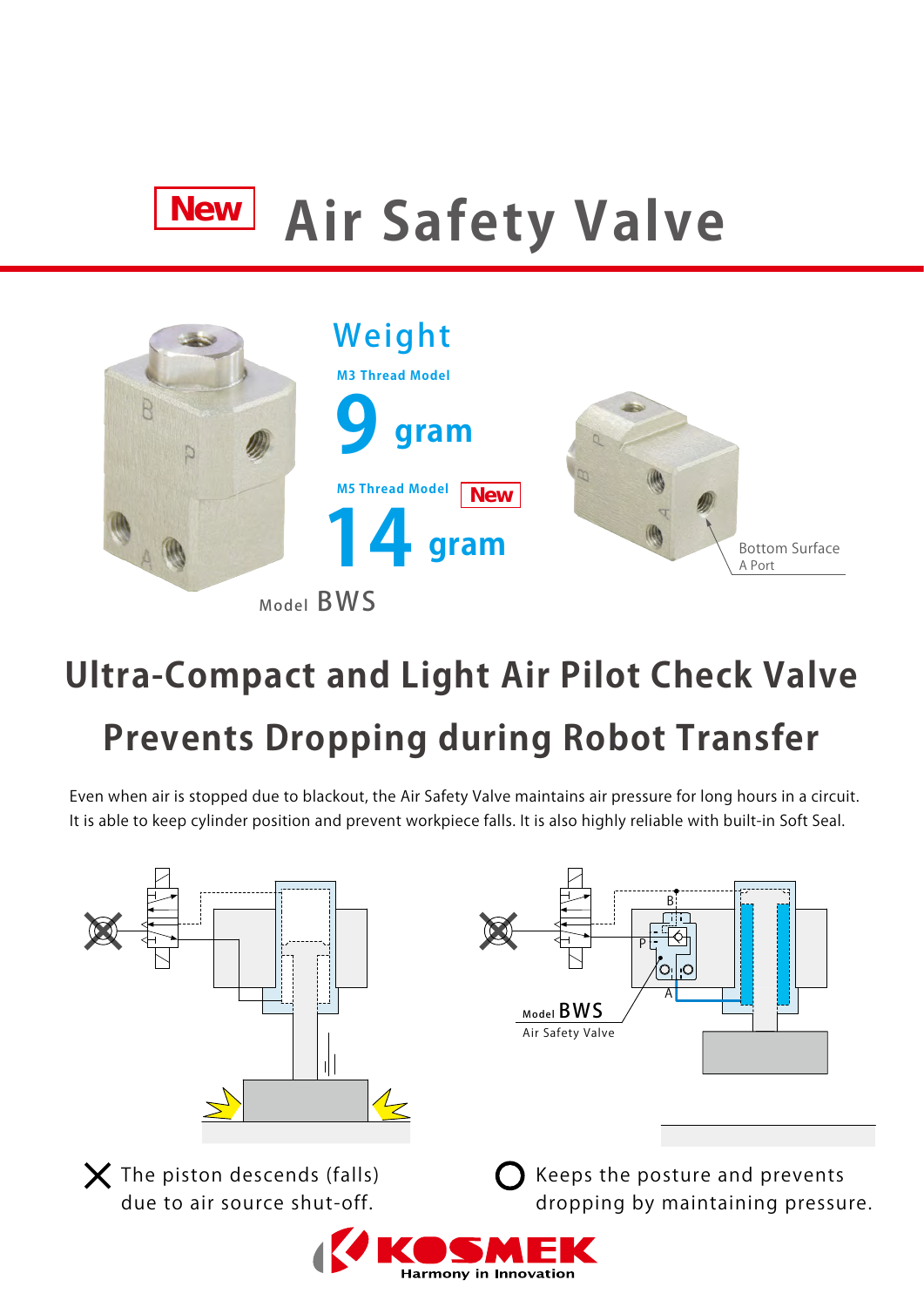# **O** Application Example



# **O** High Reliability with Soft Seal

Testing data of measuring elapsed time and pressure change when maintaining air pressure in A port. Sealing part is equipped with Soft Seal. It enables great pressure maintaining ability.

※ Testing data of single product with stable surrounding temperature.







# **Circuit Symbol**



# 1 Body Size

**03** : Port Thread Size M3

**05** : Port Thread Size M5

# 2 Design No.

**0** : Revision Number

# **O** Specifications

| Model No.                        |                 | <b>BWS0030</b>                                                    | <b>BWS0050</b>         |
|----------------------------------|-----------------|-------------------------------------------------------------------|------------------------|
| Thread Size of Each Port         | mm              | $M3 \times 0.5$ Thread                                            | $M5 \times 0.8$ Thread |
| <b>Operating Pressure</b>        | MP <sub>a</sub> | $0.2 \sim 0.7$                                                    |                        |
| <b>Withstanding Pressure</b>     | <b>MPa</b>      | 1.5                                                               |                        |
| Min. Passage Area <sup>**1</sup> | mm <sup>2</sup> | 2.2                                                               |                        |
| <b>Cracking Pressure</b>         | MPa             | 0.03                                                              |                        |
| <b>Pilot Pressure</b>            | <b>MPa</b>      | Outgoing Side (A Port): Maintaining Pressure $\times$ 0.5 or more |                        |
| <b>Operating Temperature</b>     | ℃               | $0 \sim 70$                                                       |                        |
| Usable Fluid                     |                 | Dry Air                                                           |                        |
| Weight                           | g               | 9                                                                 | 14                     |

Note:

※1. Minimum passage area in the product.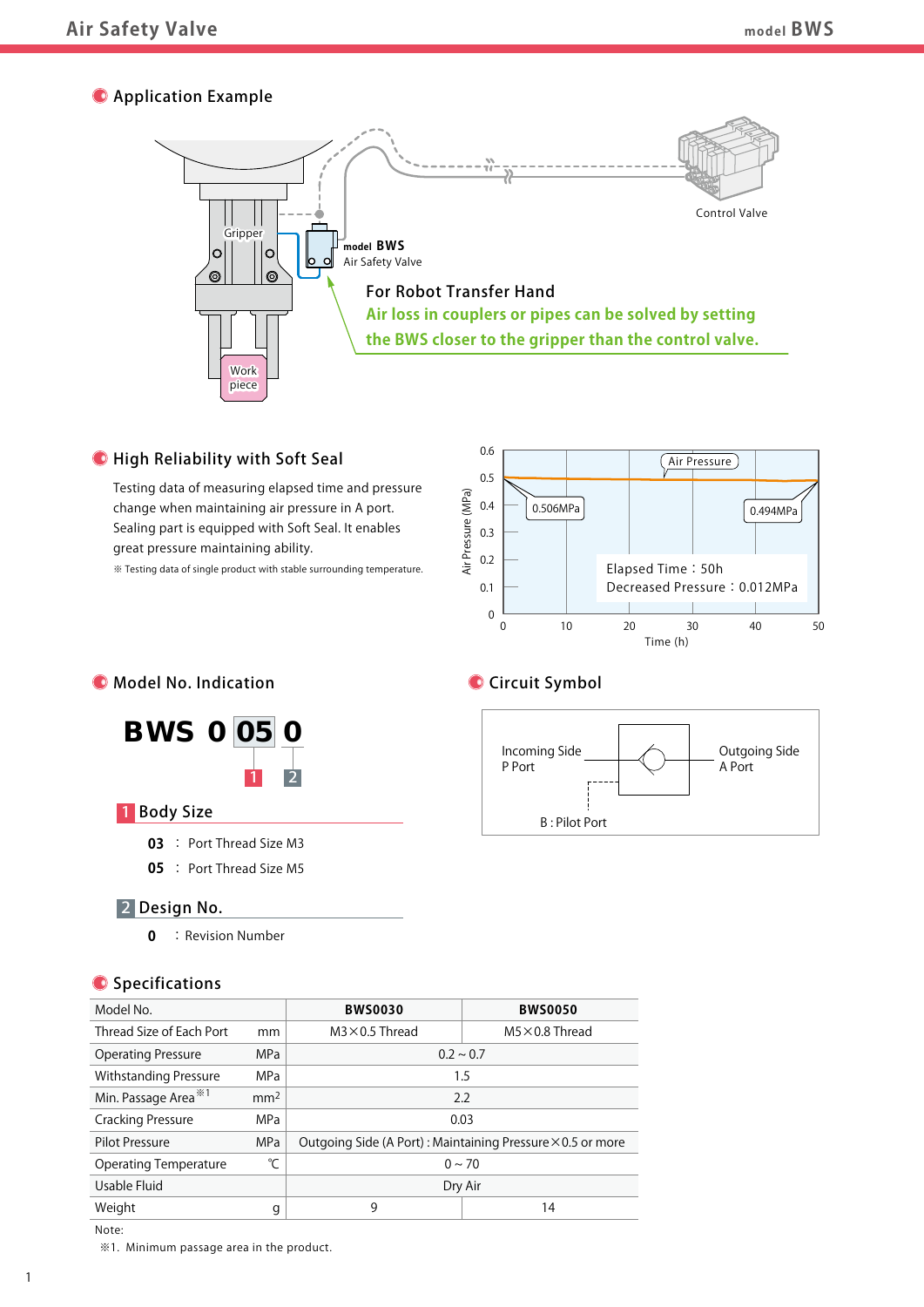**KOSMEK** 

# $\bullet$  External Dimensions: BWS0030

#### (Unit :mm)

 $- - -$ 



# External Dimensions:BWS0050

(Unit :mm)



# **O** Notes for Usage

- 1. When using with a speed controller, set it between BWS and an actuator.
- 2. Please supply filtered clean dry air.

Also, make sure no contaminants such as tips of sealing tape enter into the product as it affects a sealing ability.

Pressure cannot be maintained if contaminants stick to a check valve.

3. This product is for maintaining pressure, and cannot be used under vacuum.